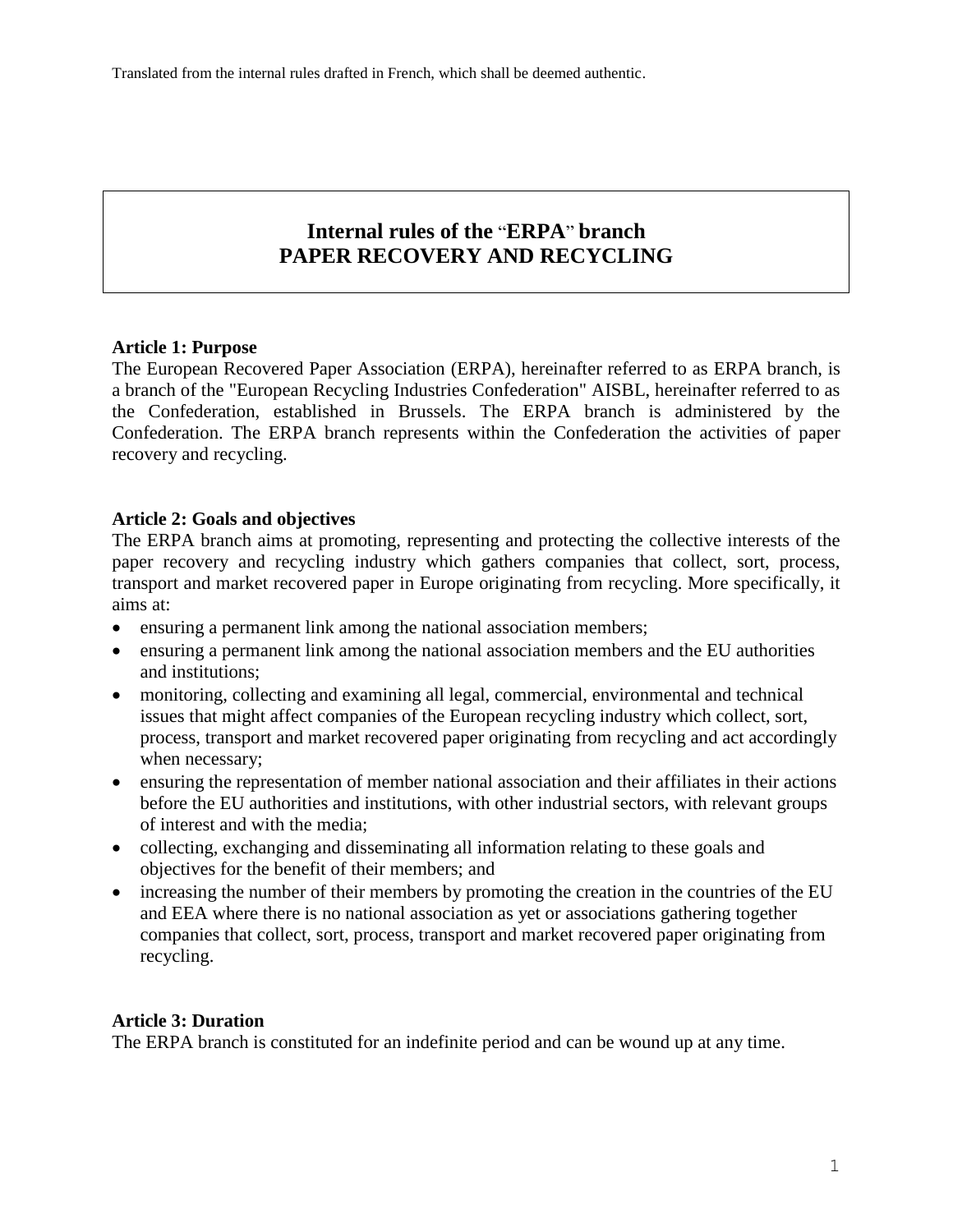#### **Article 4: Members**

In accordance with the Articles of Association of the Confederation, there is no limit to the total number of members; the minimum number of members will nevertheless be set at three.

The members of the ERPA branch are national associations (of the EU, the EEA or a European country). However, in a country where such an association does not exist and on a provisional basis while active measures are being taken to organise representation of the sector through a national association, a company of that country can act in the place of a national association. A company acting in the place of a national association can continue to be a Member of ERPA Branch after the admission of the Membership of a national association of the same country provided this is approved by the Board of the Confederation as well as by the national association and company concerned.

Any national association or, in a country where there is no national association, any company acting in the place of a national association wishing to join the ERPA branch as a member, has to make a request in writing to the Secretariat. The affiliation of new members to the ERPA branch is subject to the approval of the Executive Committee of the ERPA branch and ratification by the General Assembly.

## **Article 5: General Assembly of the ERPA branch**

The General Assembly gathers all member national associations and company(-ies) acting in the place of a national association, each of which has one vote. In the case whereby a national association and a company from the same country fulfilling the conditions set in article 4 are Members of ERPA branch, they have to appoint beforehand a single delegate who will exercise the right to vote with one vote.

Each national association or company in lieu will be represented by a maximum of four representatives from that member national association and/or company. Only one of the representatives exercises the right to vote. In the case of a plurality of national associations eligible by countries, each national association retains the right to be represented by a maximum of four representatives forming part of the single common national delegation referred to in Article 4. The Secretary General normally participates in the work of the General Assembly but without voting rights. The General Assembly has the following responsibilities:

- Election of the Chairman and Vice Chairmen every two years;
- Election of the Executive Committee members of the ERPA branch:
- Approval of the annual financial statement and the annual budget of the ERPA branch;
- Ratification of the annual membership fees;
- Decisions concerning the admission of new members and the expulsion of members;
- Decisions relating to work programmes;
- Amendments to and approval of the regulations of the ERPA branch, see Article 11;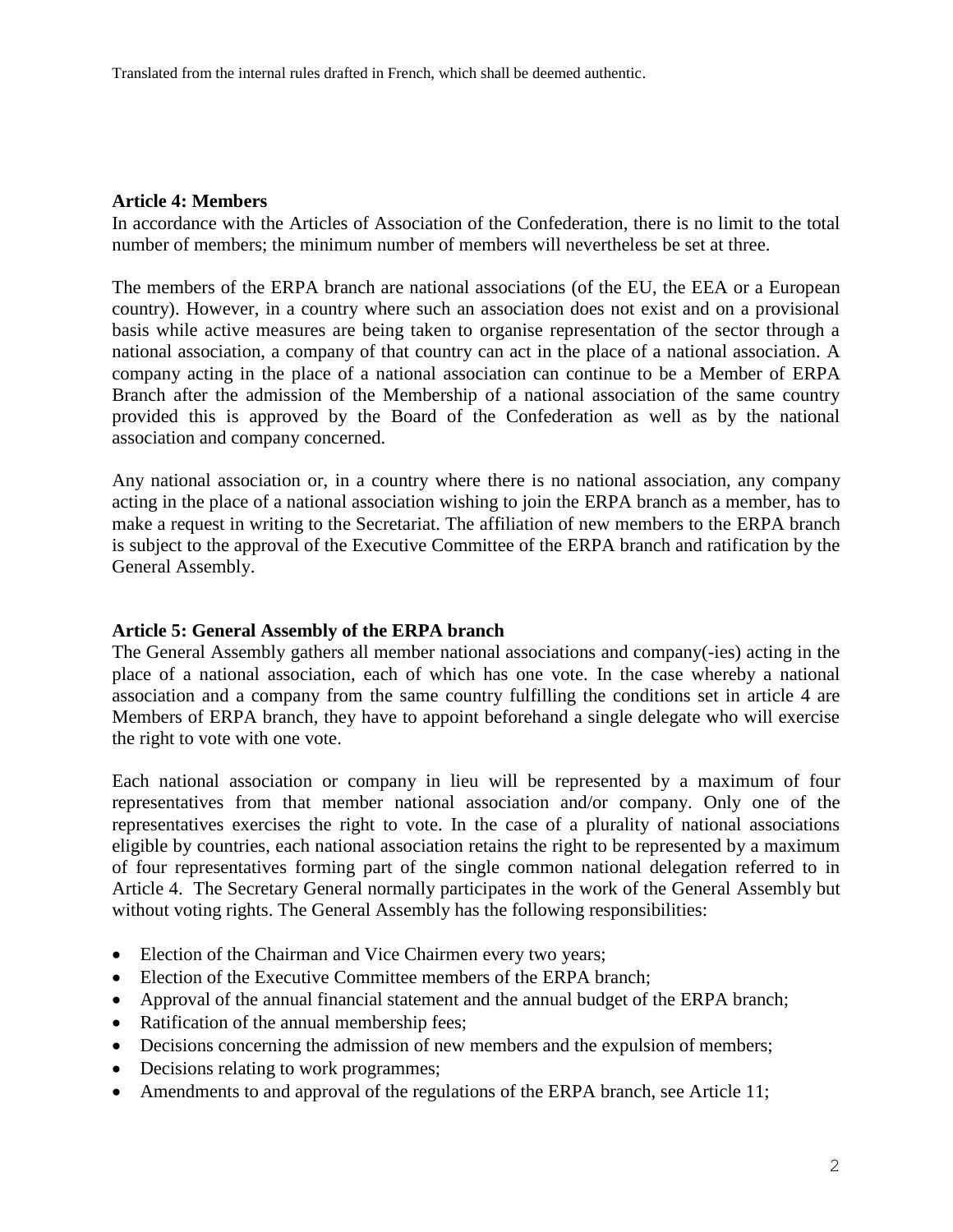- Dissolution of the ERPA branch, see Article 11; and
- Removal of members of the Executive Committee, of the Chairman and of Vice Chairmen, taken by a majority of 2/3 of the votes of members present and represented.

The General Assembly must be held at least once a year no later than 30 June.

The General Assembly is convened by the Chairman or, if he is unable to attend, by one of the Vice Chairmen.

The convening letter of a General Assembly containing the agenda must be sent at least four weeks before the date of the meeting by regular mail or by e-mail. Items not included in the agenda may not be subject to decisions without the unanimous agreement of all members.

Extraordinary General Assemblies may be convened at any time by the Chairman or the Vicechairmen if the Chairman is unable to attend or by a majority of the ERPA branch.

Except as provided for in Article 5 (removal of the Chairman and Vice Chairmen members of the Executive Committee) and in Article 11 (first paragraph), the decisions of the General Assembly are taken by simple majority of votes casted. Written proxies are allowed, and in case of a tie, the Chairman of the ERPA branch will have a deciding vote.

The minutes of the General Assembly must, as a minimum, include: the agenda of the meeting; the date; the time; the location; the Chairman; the names of the persons present; the time the meeting starts; the topics discussed; the conclusions; the results of the votes; the actions to be taken; the meeting closing time and the unresolved issues. The minutes must be sent within one month to the member associations. The minutes of the meetings will be considered approved two weeks after their transmission unless objections are raised by the member associations during that period.

## **Article 6: Executive Committee of the ERPA branch**

The Executive Committee of the ERPA branch consists of the Chairman and of the Vice Chairmen. It can also include up to two additional members who are simultaneously elected with the Chairman and Vice Chairmen. The Secretary General normally participates in the work of the Executive Committee of the ERPA branch but without voting rights. The members of the Executive Committee of the ERPA branch, with the exception of the Secretary General, are elected every two years by the General Assembly by ballot with a simple majority for a two-year period. If elections cannot take place exactly within two calendar years, they can take place either during the General Assembly taking immediately before or after the two calendar years.

The members of the Executive Committee of the ERPA branch do not contract any personal obligation related to the commitments of the ERPA branch. Their liability is limited to the execution of their mandate.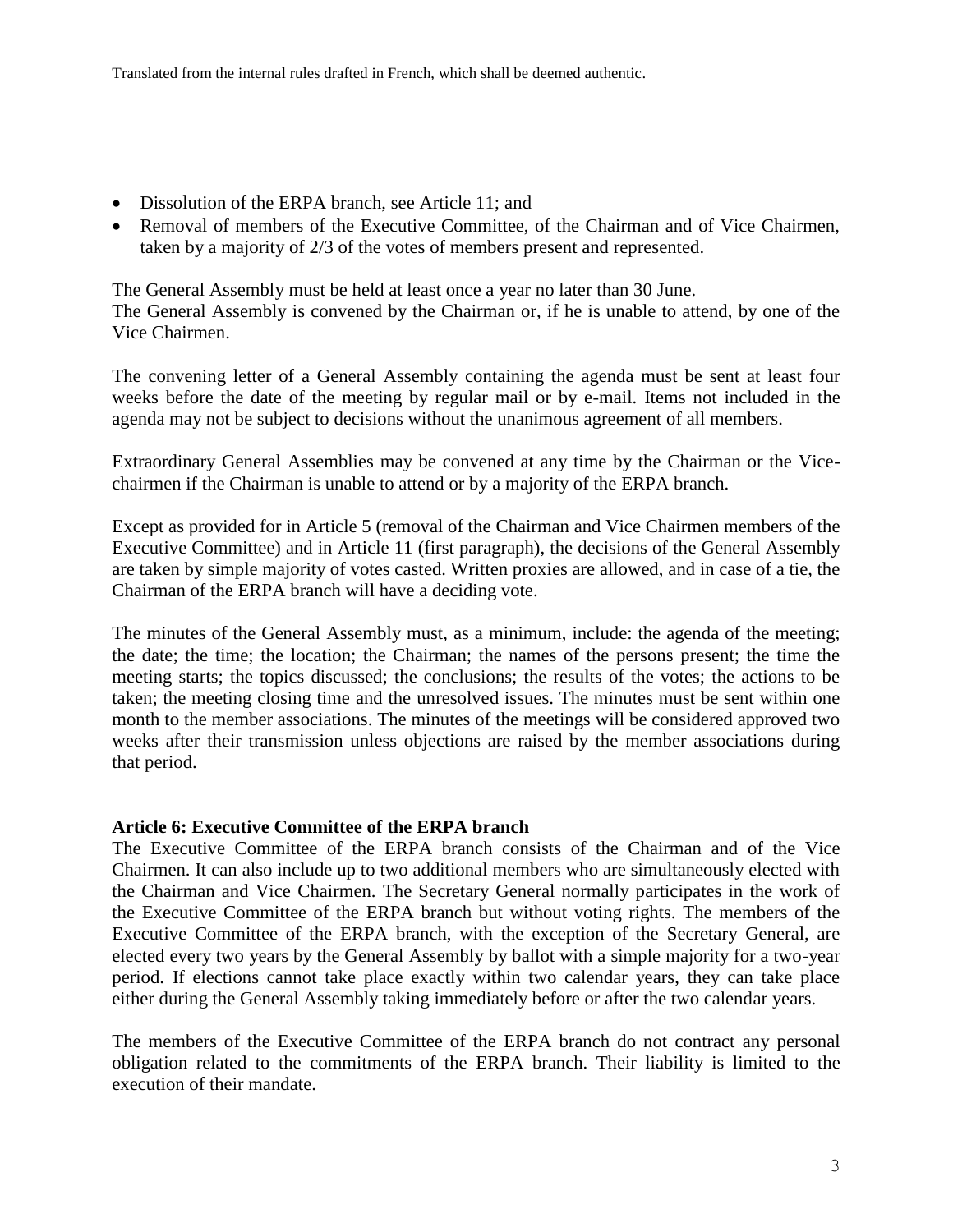Outgoing members of the Executive Committee of the ERPA branch renounce their mandate immediately following the annual General Assembly.

The Executive Committee of the ERPA branch must meet at least once a year no later than 1 May, and when business so requires.

It may meet within the framework of the Board of the Confederation provided that at least the Chairman and one of the two Vice-Chairmen of the ERPA branch are present, including by video or teleconference. The decisions, including those on the budget and financial statements, taken within this framework concerning the ERPA branch will be deemed to be validly taken by the Executive Committee of the ERPA branch. They will be the subject to a report clearly identifiable in the minutes of the Board of the Confederation.

The convening letter of the Executive Committee of the ERPA branch containing the agenda must be sent at least one week before the meeting date. The items not listed in the agenda cannot be subject to decisions without the agreement of all voting members present or represented.

Extraordinary meetings of the Executive Committee of the ERPA branch can be called at any time by the Chairman, or one of the Vice Chairmen if the Chairman is unavailable.

The meetings of the Executive Committee of the ERPA branch will be chaired by the Chairman of the ERPA branch or in his/her absence, by one of the Vice Chairmen. They may be held by video or teleconference.

The decisions of the Executive Committee of the ERPA branch are taken by simple majority of the vote.

The minutes of the Executive Committee of the ERPA branch must, as a minimum, include: the agenda of the meeting; the date; the time; the location; the Chairman; the names of the persons present; the time the meeting starts; the issues discussed; the conclusions; the results of voting; the actions to be taken; the meeting closing time and the unresolved issues. The minutes of meetings will be considered as approved by the Executive Committee two weeks after its transmission unless objections are raised by one among them during that period. The minutes shall then be transmitted, for information purposes, within one month to the member associations. When information is deemed to be confidential or politically sensitive, any minutes relating to this point and to the contents of the discussions and any decisions taken on this point during a meeting may not be disclosed to persons or non-member entities of the ERPA branch.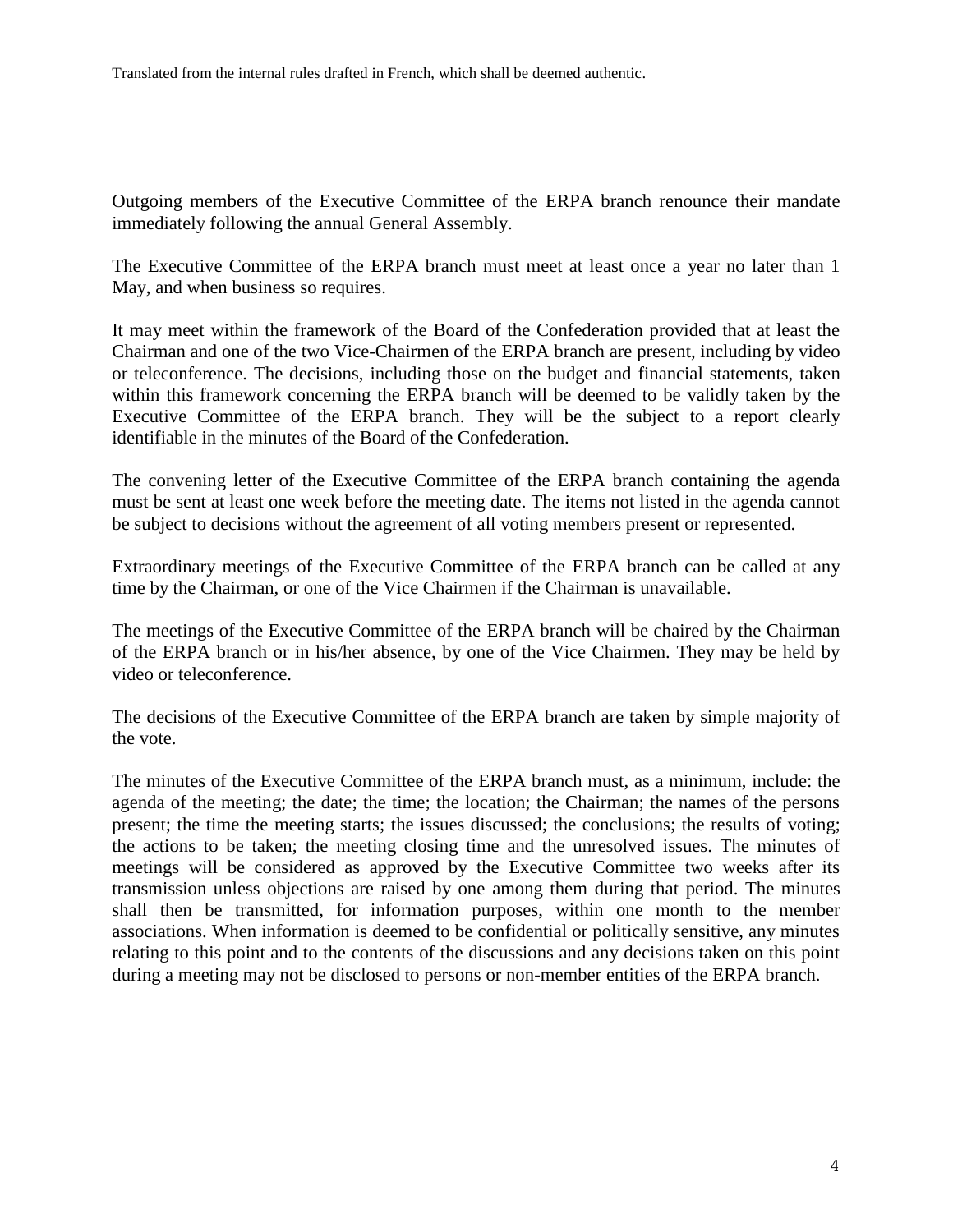#### **Article 7: Chairman and Vice Chairmen**

The General Assembly will elect the Chairman and the two Vice Chairmen by a simple majority vote for a period of two years.

The Chairman must be a company executive of a company member of one of the members of the ERPA branch. In the absence of a high-level candidate of a member company of one of the members, an executive officer of a member national association can become a candidate and be elected Chairman.

The Chairman and the Vice Chairmen must each represent a different country and must not come from related companies or from the same national association.

The Executive Committee of the ERPA branch may accept the resignation of the Chairman or of the Vice Chairmen or one of its members at any time. In such a case, it will be the responsibility of the Executive Committee of the ERPA branch or a nominating committee appointed by the Executive Committee of the ERPA branch to oversee the election of a new Chairman or Vice Chairman or one of its members by the General Assembly.

#### **Article 8: Secretary General**

The Board of the Confederation delegates the daily management and the representation of the ERPA branch, including the authority to sign on behalf of the ERPA branch, to the Secretary General of the Confederation.

The Secretary General shall attend all meetings of the Executive Committee of the ERPA branch and all General Assemblies of the ERPA branch in an advisory capacity.

#### **Article 9: Working Groups**

Working Groups can be established by the Executive Committee of the ERPA branch upon its own initiative or upon a proposal of the General Assembly to study and discuss projects or special topics as needed. Wherever possible each member of the ERPA branch will be represented in these Working Groups by national experts.

The Working Groups must regularly report on their activities to the Executive Committee of the ERPA branch.

The Working Groups can be formed with other associations and federations in the sector of paper recovery and recycling in Europe, including companies that collect, sort, process and trade recovered paper originating from recycling.

No Working Group may seek to represent the views of the Federation without the express approval of the Executive Committee of the ERPA branch.